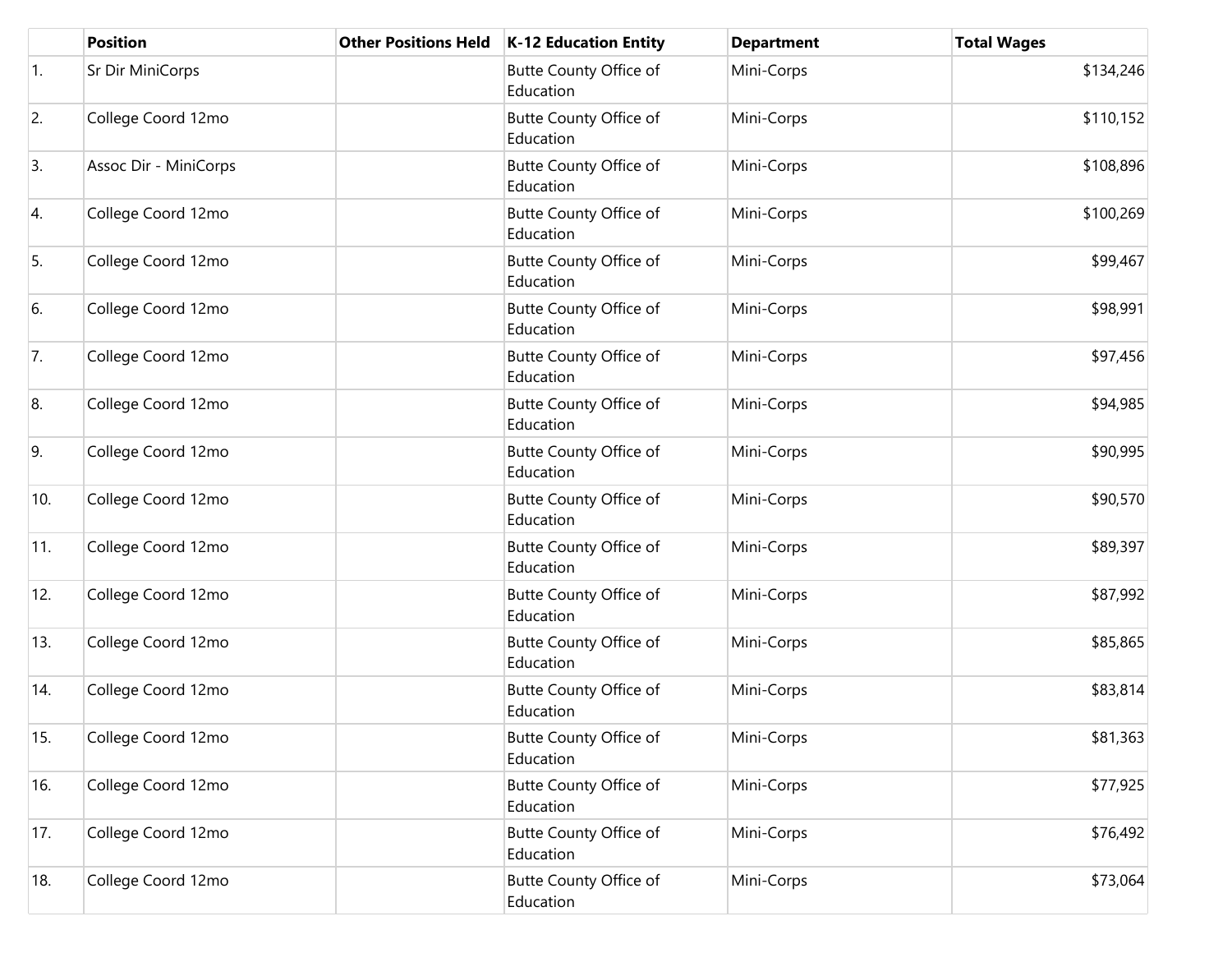| 19. | College Coord 12mo        | Butte County Office of<br>Education        | Mini-Corps | \$71,609 |
|-----|---------------------------|--------------------------------------------|------------|----------|
| 20. | College Coord 12mo        | Butte County Office of<br>Education        | Mini-Corps | \$71,392 |
| 21. | College Coord 12mo        | <b>Butte County Office of</b><br>Education | Mini-Corps | \$70,676 |
| 22. | College Coord 12mo        | Butte County Office of<br>Education        | Mini-Corps | \$66,054 |
| 23. | College Coord 12mo        | Butte County Office of<br>Education        | Mini-Corps | \$64,255 |
| 24. | College Coord 12mo        | Butte County Office of<br>Education        | Mini-Corps | \$60,648 |
| 25. | College Coord 12mo        | Butte County Office of<br>Education        | Mini-Corps | \$57,903 |
| 26. | Fiscal Coord - MiniCorps  | Butte County Office of<br>Education        | Mini-Corps | \$54,062 |
| 27. | Administrative Assistant  | Butte County Office of<br>Education        | Mini-Corps | \$46,992 |
| 28. | Administrative Assistant  | <b>Butte County Office of</b><br>Education | Mini-Corps | \$43,796 |
| 29. | College Coord 12mo        | <b>Butte County Office of</b><br>Education | Mini-Corps | \$27,612 |
| 30. | Mini Corp - Hard to Serve | Butte County Office of<br>Education        | Mini-Corps | \$20,270 |
| 31. | Office Assistant          | Butte County Office of<br>Education        | Mini-Corps | \$13,094 |
| 32. | Mini Corp - Hard to Serve | Butte County Office of<br>Education        | Mini-Corps | \$12,180 |
| 33. | Mini Corp Tutor           | Butte County Office of<br>Education        | Mini-Corps | \$11,778 |
| 34. | Mini Corp Tutor           | Butte County Office of<br>Education        | Mini-Corps | \$11,176 |
| 35. | Office Assistant          | Butte County Office of<br>Education        | Mini-Corps | \$10,904 |
| 36. | Mini Corp Tutor           | Butte County Office of<br>Education        | Mini-Corps | \$10,855 |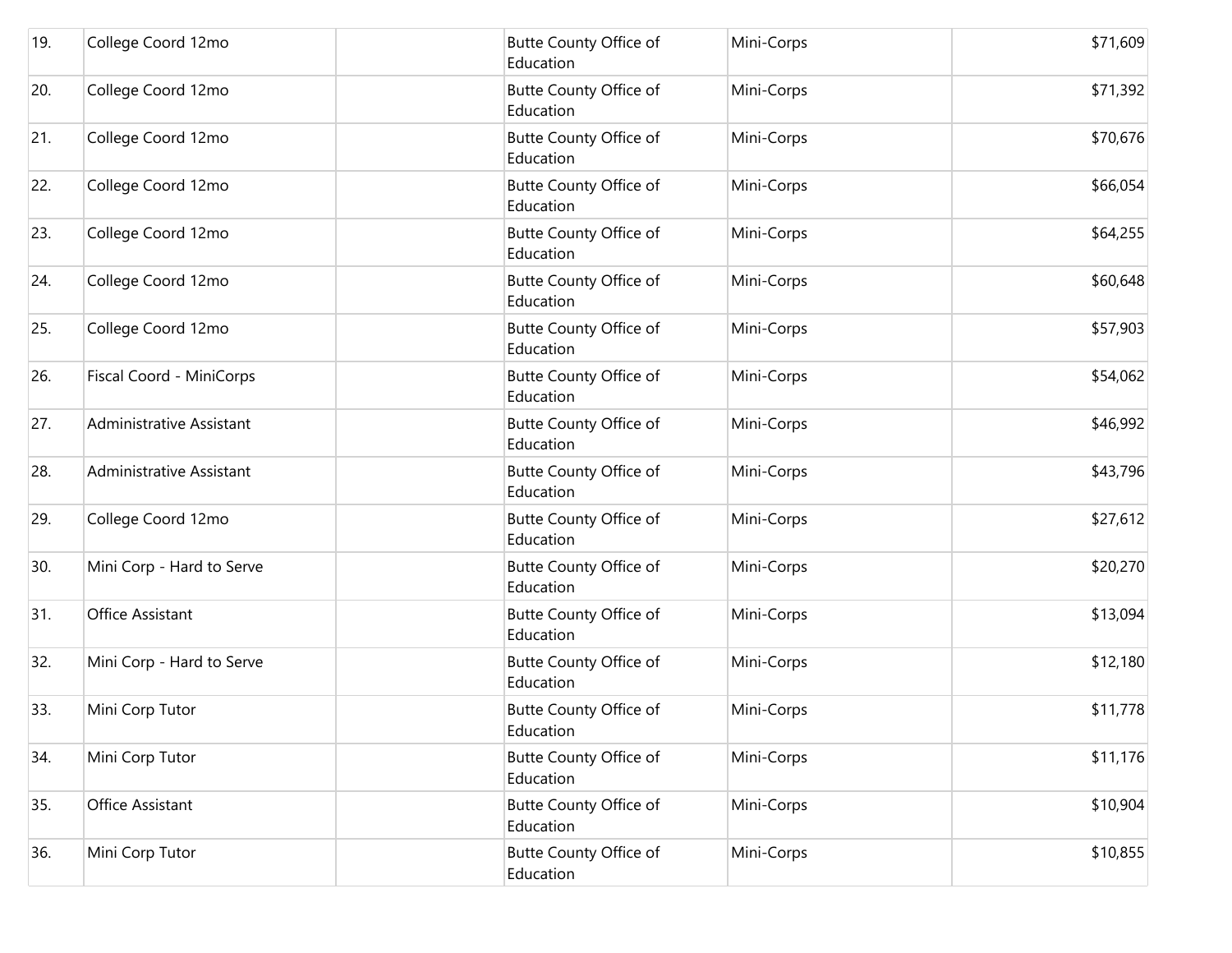| 37. | Mini Corp Tutor  | <b>Butte County Office of</b><br>Education | Mini-Corps | \$10,780 |
|-----|------------------|--------------------------------------------|------------|----------|
| 38. | Mini Corp Tutor  | Butte County Office of<br>Education        | Mini-Corps | \$10,259 |
| 39. | Mini Corp Tutor  | <b>Butte County Office of</b><br>Education | Mini-Corps | \$9,673  |
| 40. | Mini Corp Tutor  | Butte County Office of<br>Education        | Mini-Corps | \$9,669  |
| 41. | Mini Corp Tutor  | Butte County Office of<br>Education        | Mini-Corps | \$9,639  |
| 42. | Mini Corp Tutor  | Butte County Office of<br>Education        | Mini-Corps | \$9,463  |
| 43. | Mini Corp Tutor  | <b>Butte County Office of</b><br>Education | Mini-Corps | \$9,413  |
| 44. | Mini Corp Tutor  | Butte County Office of<br>Education        | Mini-Corps | \$9,303  |
| 45. | Mini Corp Tutor  | Butte County Office of<br>Education        | Mini-Corps | \$9,180  |
| 46. | Mini Corp Tutor  | <b>Butte County Office of</b><br>Education | Mini-Corps | \$9,119  |
| 47. | Mini Corp Tutor  | Butte County Office of<br>Education        | Mini-Corps | \$8,957  |
| 48. | Mini Corp Tutor  | <b>Butte County Office of</b><br>Education | Mini-Corps | \$8,925  |
| 49. | Mini Corp Tutor  | Butte County Office of<br>Education        | Mini-Corps | \$8,776  |
| 50. | Office Assistant | Butte County Office of<br>Education        | Mini-Corps | \$8,714  |
| 51. | Mini Corp Tutor  | Butte County Office of<br>Education        | Mini-Corps | \$8,584  |
| 52. | Mini Corp Tutor  | <b>Butte County Office of</b><br>Education | Mini-Corps | \$8,484  |
| 53. | Mini Corp Tutor  | Butte County Office of<br>Education        | Mini-Corps | \$8,459  |
| 54. | Mini Corp Tutor  | Butte County Office of<br>Education        | Mini-Corps | \$8,368  |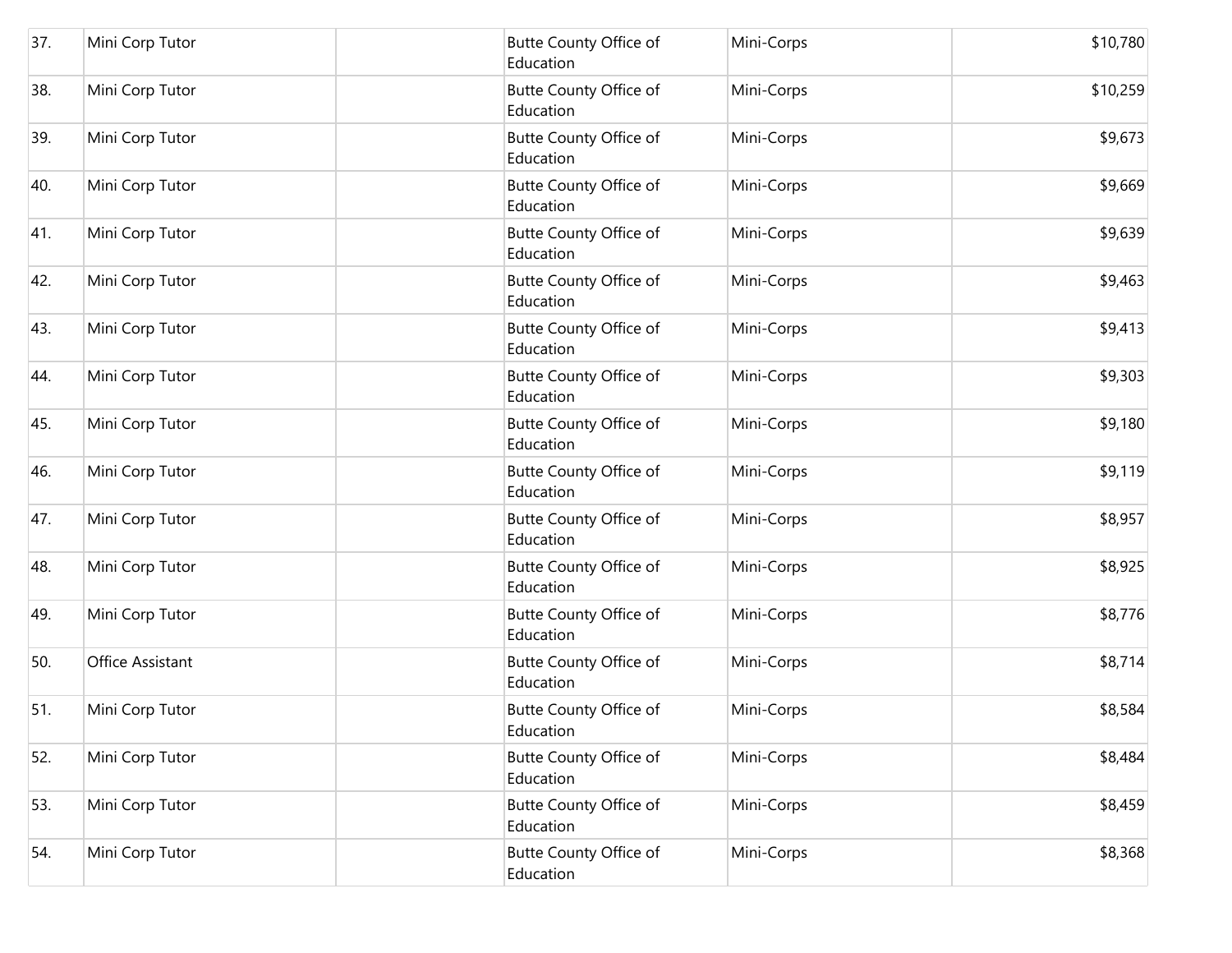| 55. | Mini Corp Tutor           | <b>Butte County Office of</b><br>Education | Mini-Corps | \$8,274 |
|-----|---------------------------|--------------------------------------------|------------|---------|
| 56. | Mini Corp Tutor           | Butte County Office of<br>Education        | Mini-Corps | \$8,147 |
| 57. | Mini Corp Tutor           | <b>Butte County Office of</b><br>Education | Mini-Corps | \$8,146 |
| 58. | Mini Corp Tutor           | Butte County Office of<br>Education        | Mini-Corps | \$8,146 |
| 59. | Mini Corp Tutor           | <b>Butte County Office of</b><br>Education | Mini-Corps | \$8,071 |
| 60. | Mini Corp - Hard to Serve | <b>Butte County Office of</b><br>Education | Mini-Corps | \$8,050 |
| 61. | Mini Corp Tutor           | Butte County Office of<br>Education        | Mini-Corps | \$7,989 |
| 62. | Mini Corp Tutor           | <b>Butte County Office of</b><br>Education | Mini-Corps | \$7,975 |
| 63. | Mini Corp Tutor           | Butte County Office of<br>Education        | Mini-Corps | \$7,824 |
| 64. | Mini Corp Tutor           | Butte County Office of<br>Education        | Mini-Corps | \$7,755 |
| 65. | Mini Corp Tutor           | Butte County Office of<br>Education        | Mini-Corps | \$7,752 |
| 66. | Mini Corp Tutor           | Butte County Office of<br>Education        | Mini-Corps | \$7,736 |
| 67. | Office Assistant          | <b>Butte County Office of</b><br>Education | Mini-Corps | \$7,726 |
| 68. | Mini Corp Tutor           | Butte County Office of<br>Education        | Mini-Corps | \$7,714 |
| 69. | Mini Corp Tutor           | <b>Butte County Office of</b><br>Education | Mini-Corps | \$7,662 |
| 70. | Mini Corp Tutor           | Butte County Office of<br>Education        | Mini-Corps | \$7,615 |
| 71. | Mini Corp Tutor           | Butte County Office of<br>Education        | Mini-Corps | \$7,602 |
| 72. | Mini Corp Tutor           | Butte County Office of<br>Education        | Mini-Corps | \$7,580 |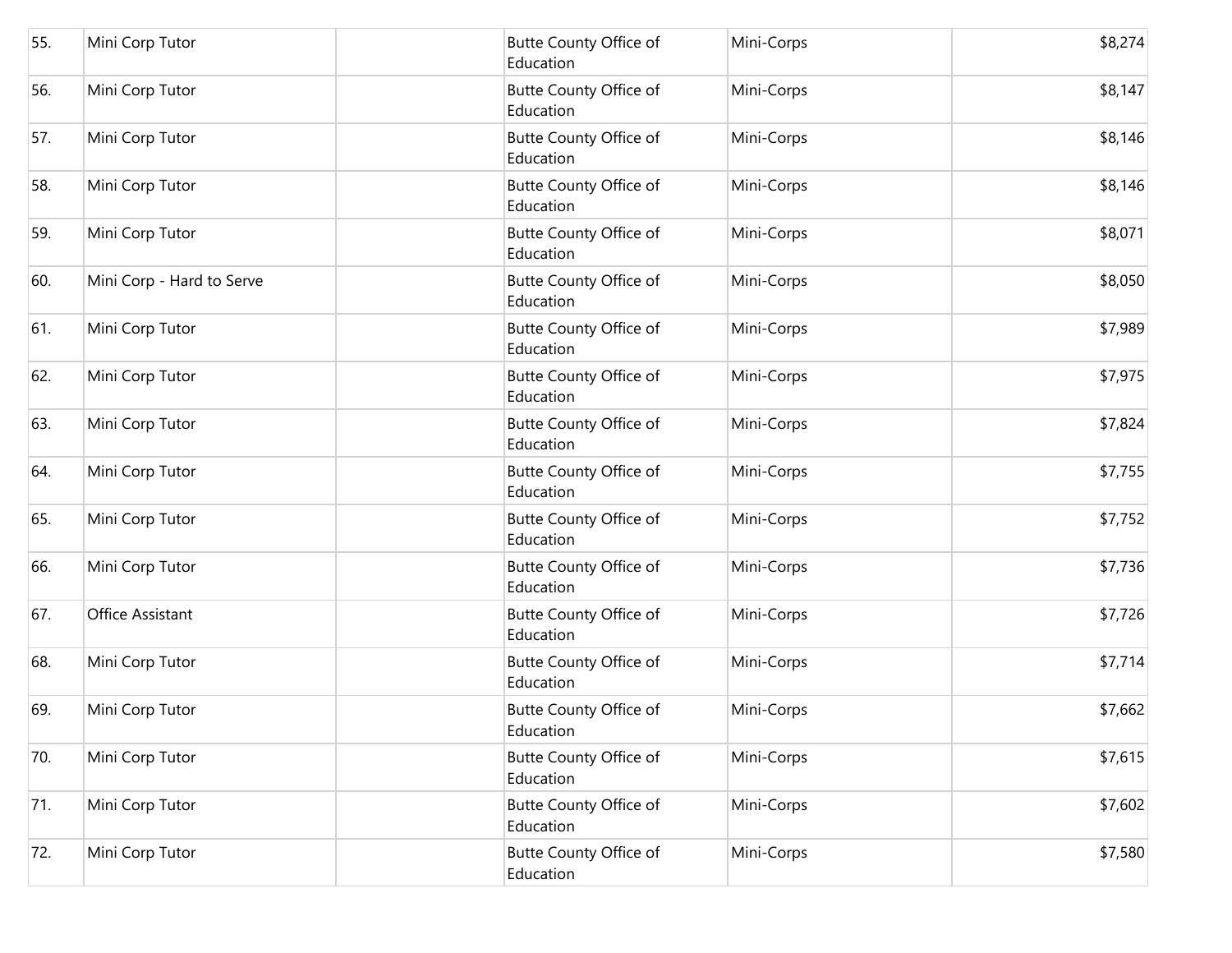| 73. | Mini Corp Tutor           | <b>Butte County Office of</b><br>Education | Mini-Corps | \$7,557 |
|-----|---------------------------|--------------------------------------------|------------|---------|
| 74. | Mini Corp Tutor           | <b>Butte County Office of</b><br>Education | Mini-Corps | \$7,554 |
| 75. | Mini Corp - Hard to Serve | <b>Butte County Office of</b><br>Education | Mini-Corps | \$7,500 |
| 76. | Mini Corp Tutor           | Butte County Office of<br>Education        | Mini-Corps | \$7,488 |
| 77. | Mini Corp Tutor           | <b>Butte County Office of</b><br>Education | Mini-Corps | \$7,475 |
| 78. | Mini Corp Tutor           | <b>Butte County Office of</b><br>Education | Mini-Corps | \$7,464 |
| 79. | Mini Corp Tutor           | <b>Butte County Office of</b><br>Education | Mini-Corps | \$7,450 |
| 80. | Mini Corp Tutor           | Butte County Office of<br>Education        | Mini-Corps | \$7,447 |
| 81. | Mini Corp Tutor           | Butte County Office of<br>Education        | Mini-Corps | \$7,434 |
| 82. | Mini Corp - Hard to Serve | <b>Butte County Office of</b><br>Education | Mini-Corps | \$7,405 |
| 83. | Mini Corp - Hard to Serve | Butte County Office of<br>Education        | Mini-Corps | \$7,399 |
| 84. | Mini Corp Tutor           | Butte County Office of<br>Education        | Mini-Corps | \$7,381 |
| 85. | Mini Corp Tutor           | <b>Butte County Office of</b><br>Education | Mini-Corps | \$7,370 |
| 86. | Mini Corp - Hard to Serve | Butte County Office of<br>Education        | Mini-Corps | \$7,362 |
| 87. | Mini Corp Tutor           | <b>Butte County Office of</b><br>Education | Mini-Corps | \$7,354 |
| 88. | Mini Corp Tutor           | <b>Butte County Office of</b><br>Education | Mini-Corps | \$7,315 |
| 89. | Mini Corp Tutor           | <b>Butte County Office of</b><br>Education | Mini-Corps | \$7,290 |
| 90. | Mini Corp Tutor           | <b>Butte County Office of</b><br>Education | Mini-Corps | \$7,263 |